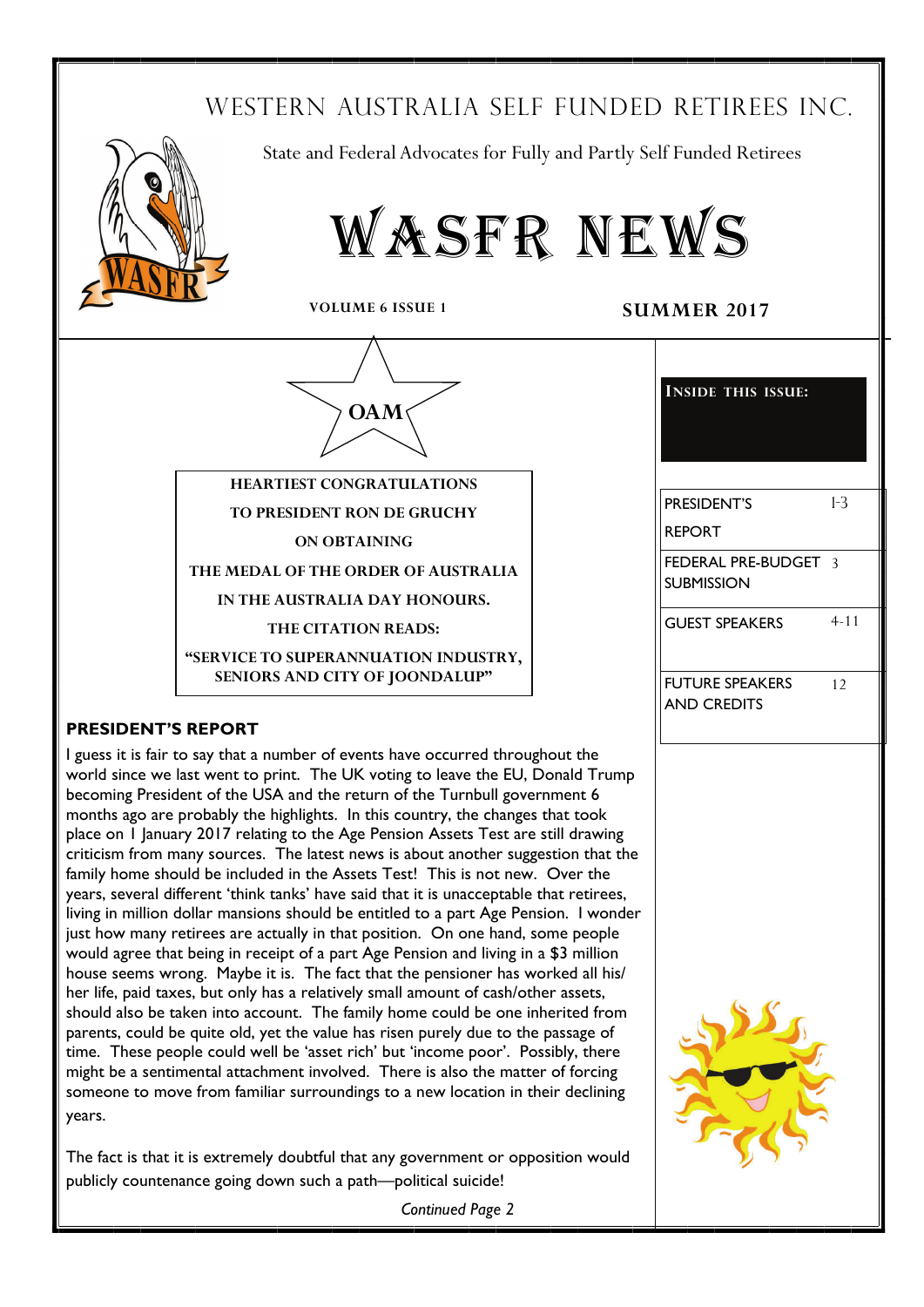## **PRESIDENT'S REPORT (***Continued from Page 1)*

Having said that, we all should be on guard in case some organisations (no names) decide to get some publicity and start supporting inclusion of the family home over a set limit, in the Assets Test.

Earlier, we said that we were experiencing difficulty in getting in to speak with federal politicians. It did seem that word had been sent from Canberra that they should avoid speaking to the public. Requests for interviews were continually being fobbed off, and we were beginning to consider taking some action in order to let the general public know that their politicians were hiding behind closed doors. Fortunately those doors have now opened up somewhat, and we have been successful in talking to Julie Bishop's CEO, Mathias Cormann's CEO, Ken Wyatt, Christian Porter, Dean Smith, Ian Goodenough, Anne Aly and a member of Senator Michaelia Cash's office who did not seem to be very interested in items under discussion. Apart from that meeting every other interview went quite well.

The interview with Christian Porter covered a lot of ground even though time was cut short. Of particular interest was the matter of deeming rates (not changed for 18 months even though the Reserve Bank Cash Rate had been reduced three times during that period). Mr Porter went to some pains to attempt to justify his decision not to change the rates, and also commented that his own parents had suggested to him that the rate be lowered. We discussed the government's backflip on deciding NOT to abolish the work test for those aged between 65 and 74 (which was originally announced in the May Budget), but, apart from saving money, Mr Porter could not come up with a valid reason for going back on a decision made only months earlier.

As mentioned in previous newsletters, we continue to campaign for the Pharmaceutical Benefits Scheme threshold limits, problems with Aged Care, indexation of Comsuper pensions, fairness with the NDIS scheme, allowing those over 75 to contribute to superannuation and abolition of the work test.

Some of you may be aware, but for those who are not, WASFR has joined forces with the Superannuated Commonwealth Officers' Association (WA) Inc (SCOAWA) in lodging a joint Federal Pre-Budget Submission. The theory behind this move is that a submission from more than one organisation should carry a bit more clout with the politicians. As the objectives of SCOAWA are similar to ours, it was quite easy to come up with a list of issues common to both. The executive summary of this submission is on Page 3. This document has been distributed to several federal politicians, including Treasury.

Let's see what happens now!

*Continued Page 3* 

## **YOUR COMMITTEE**

#### **President:**

Ron de Gruchy OAM: Ph. 9447.1313

#### **Vice-President**

Position vacant

#### **Secretary:**

Sharon Goodchild

#### **Treasurer and Editor:**

Margaret Harris: Ph. 9381.5303

#### **Committee:**

Colin Atkinson

Rahima Bannerman

Joe McPhail

Ian Moller

Vera Payne (Membership and Speaker

Liaison)

Rosemary Stevenson

#### **Meetings:**

Meetings start at 10.00 am and are held at Cambridge Bowling Club, Floreat Sporting Precinct, Floreat on the Second Friday of each month excluding December and January.

## WASFR NEWS

Material for inclusion in the Newsletter should be sent to:

#### **Address:**

Margaret Harris

201 Bagot Road, Subiaco, 6008

Phone: 9381.5303

Email: marg39201@optusnet.com.au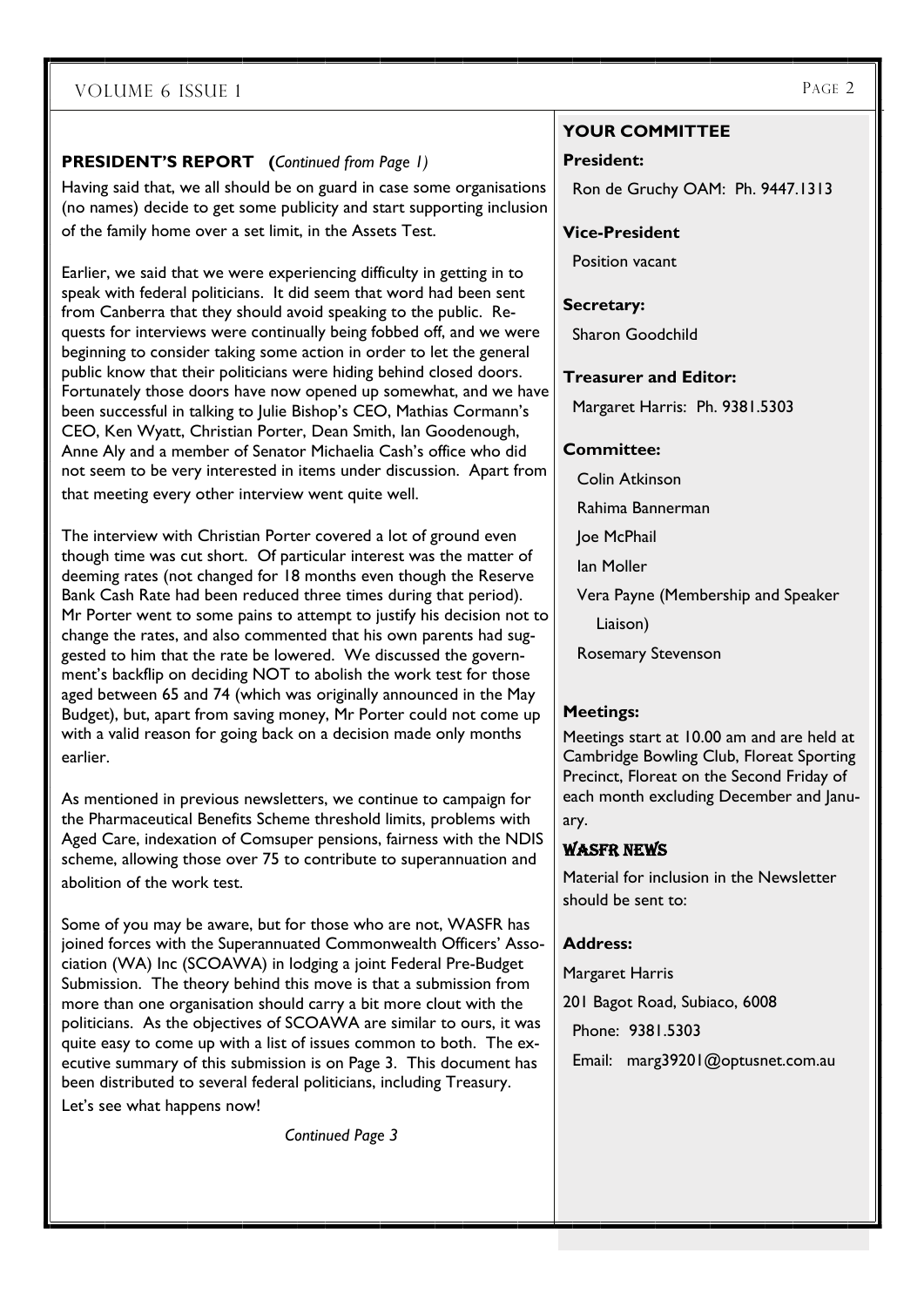## **PRESIDENT'S REPORT (***Continued from Page 2)*

COTA is holding a Seniors' Forum on 7 February where seniors/retirees are invited to highlight issues of concern prior to the March State election. Several of your Committee members will be attending and it will be interesting to see the outcome of this meeting. As we all know this State does not have any spare funds to spend on additional concessions for seniors/retirees. Nevertheless, this is an election year and it is expected that both parties will do whatever seems necessary to win government. Unfortunately, promises made before an election can often be found 'impossible' to implement once that party is in power. So, what else is new?

We are fortunate in having a very energetic, competent, hard-working Mrs Payne to organise the guest speakers for our monthly meetings. This month it is Professor Lyn Beazley who is to talk about "*My Life in Science",* and it will be followed in March by Linda Bettenay who is said to be a most interesting speaker. As always, we are keen to have your thoughts on the topics chosen, so please feel free to offer any suggestions you may have for future speakers.

Finally, I should bring to your attention the booklet titled *2017 Age Pension Guide* that is available on line (24 pages) (Google 2017 Age Pension Guide and you will find it). Unfortunately, it is not available as a hard copy from your local Federal Member's office, but if you ask them to print one out for you then I feel certain that they will oblige.

Looking forward to seeing you at our monthly meetings.



*Ron de Gruchy* 

*February 2017* 

# *VALE*

It is with sadness that, since our last newsletter, we must report the death of three of our members:

> Mrs Heather Yeatman Mr Robert Smyth Mr Roy Liversage

Sincere condolences to their families.

### **SUMMARY OF JOINT FEDERAL PRE-BUDGET SUBMISSION PREPARED BY WASFR AND SCOAWA**

#### **Recommendation 1:**

That all Commonwealth superannuation pensions be indexed consistently using the same formula as is used to adjust the Centrelink Age Pension.

### **Recommendation 2:**

That the Medicare and Pharmaceutical Benefits Scheme Safety Net thresholds for single retirees be restructured so that access for them becomes available at 65% of the levels applicable to couples/families,

## **Recommendation 3:**

That retirees be enabled to transfer funds into superannuation at the prescribed contribution levels, without having to meet any 'work test'.

## **Recommendation 4:**

That retirees be enabled to transfer funds into superannuation at the prescribed contribution levels irrespective of age.

## **Recommendation 5:**

That the deeming rates be reduced to 1% up to the levels of \$49,200 amd \$81,600 with 2% for the remainder.

## **Recommendation 6:**

That the components of a retiree's income derived from an untaxed superannuation scheme and from other sources be assessed separately for taxation purposes as is the case with a retiree who derives an income from a taxed superannuation scheme.

## **Recommendation 7:**

That the interest rate of 5.76% currently being charged for the non-payment of a Refundable Accommodation Deposit (RAD) be reviewed with the intention of bringing it more into line with either the Reserve Bank's Cash Rate or the Consumer Price Index (CPI).

## **Recommendaqtion 8:**

That consideration be given to widening the scope of the NDIS/Disability Care Australia parameters so as to include all Australian citizens, including those over the age of 65 years.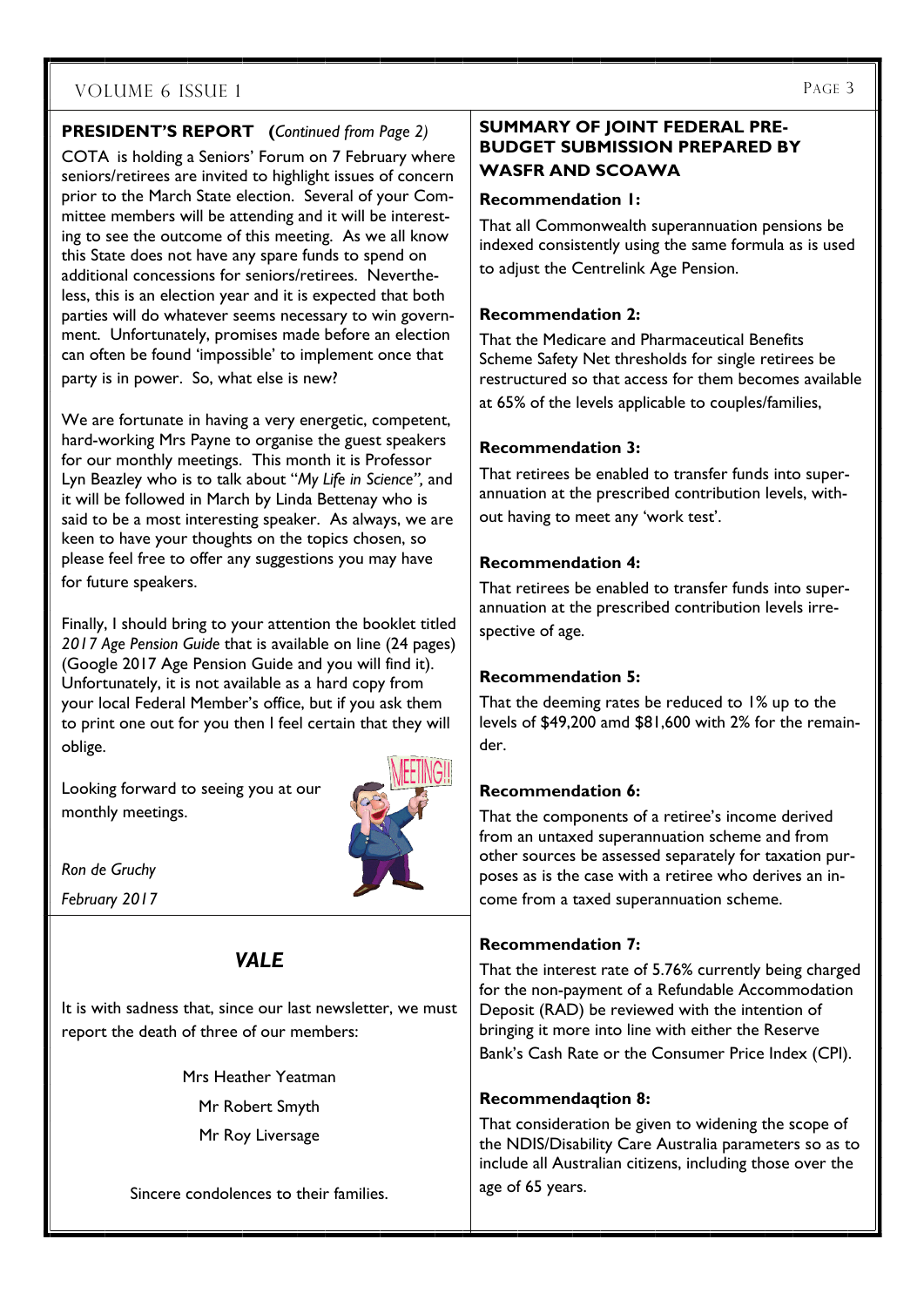## **8 JULY 2016 CLARE TAYLOR: CONTI-NENCE ADVISORY SERVICE OF W.A.**

The silence, during which yet again that proverbial pin could have been heard to drop was testament to the level of respectful interest in the very personal subject of bladder and bowel continence, delivered in the quiet, authoritative tones of Clare Taylor, who so obviously knows thereof she speaks.

The record number of visitors attending was perhaps not surprising since 4.8 million Australians have bladder or bowel (or both) problems; 1 in 3 ladies and 1 in 8 men (but the gap is narrowing) and that's only what is reported. GPs say that 65% of people have some trouble with accidental or involuntary loss of urine, faeces or gas.

## **Myths**:

 $\overline{\phantom{a}}$ 

- 1) Nothing can be done. In 70% of cases, it can, and quite simply.
- 2) If I drink less, I will pee less. In fact, the more concentrated the urine, the more irritated the bladder; it is vital to drink enough fluid.

**Who is most vulnerable?** Women who have had babies (childbirth stretches the pelvic floor to twice its normal size), men over 50 (usually the prostate is the cause), and overweight people.

## **What are the warning signs?**

**Bladder:** Feeling urgency after a cough, sneeze, laugh or bounce. Frequency: anything less than 2 hours between is not "normal", neither is going more than twice a night (nocturia). For older men, a common problem is difficulty starting the stream, or stopstarting.

**Bowel:** Ongoing constipation, straining, soiling; none of these is "normal" and the culprit is probably too highly processed a diet.

## **Good habits:**

- 1) It used to be gospel that we should drink 2 litres of water daily. Not correct, but 2 litres of fluid in total, yes, and about half should be water.
- 2) Coffee is a bladder irritant; 6 or 7 cups of coffee a day will produce much urgency.
- $GUEST$  SPEAKERS  $\vert$  3) High sugar drinks have the same effect; in fact because of *Red Bull* and similar high energy drinks, even teenagers today have bladder problems.
	- 4) Remember when we were little and were taught to, "G*o*, just in case..." before setting off somewhere? This instilled a bad habit because if the bladder has only, say, 100 ml in it instead of 400 ml, it gets used to this amount and sends us off every time it is only partially full.
	- 5) Take time to empty the bladder properly; otherwise, infection can set in.
	- 6) Don't hover over the seat, sit *on* it so that the pelvic muscles are properly relaxed for the job.

**Normal bladder function**: There is a constant drip from the kidneys into the bladder, which, when half full, sends a message to the brain, "I'm about  $\frac{1}{2}$  full", followed by "I'm now 2/3 full" and about 20-30 mins later an urgent "NOW!" Going once a night is "normal". As we age the muscles are not as strong and the kidneys are not as efficient, so after age 60, 6-8 times a day and up to twice a night is considered OK.

**Urinary tract infections** can be nasty, the biggest cause being dehydration. Others include soap, incontinence pads, toilet paper, incorrect wiping (carefully front to back, especially girls), synthetic fabric and/or tight fitting underwear, and baths instead of showers. In men, incomplete emptying caused by a prostate problem is a frequent cause of infection.

**Bowel incontinence** can cause infection, especially in women. Stress leakage from the bowel occurs due to stress on the pelvic floor during a cough, sneeze, laugh or heavy lifting, or to straining because of constipation. Other causes include nerve damage, back or spinal cord injury, a stroke, hormone deficiency (the pelvic floor muscles rely on oestrogen to keep them strong; post menopause there is insufficient), and obesity where too much weight pressure on the pelvic floor weakens it. A chronic smoker's cough, or asthma, can also trigger incontinence, as can a hysterectomy or prostate problems.

## **Management of bladder and bowel incontinence:**

- 1) Get a proper assessment, including an ultrasound.
- 2) Do pelvic floor exercises 3 times a day for 6-12 weeks. (But why stop there?)

 *ConƟnued Page 5*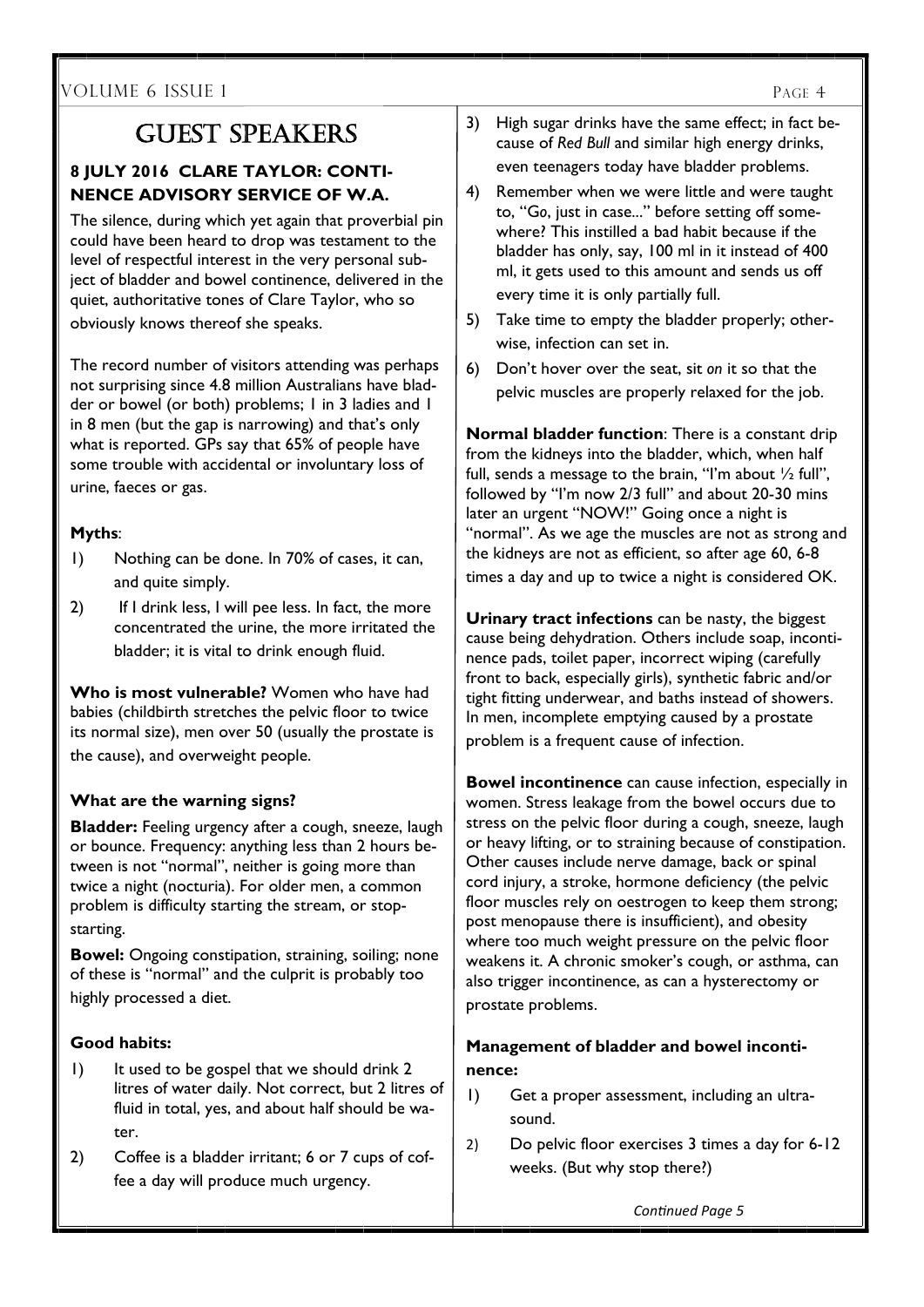## **CLARE TAYLOR: CONTINENCE ADVISO-RY SERVICE OF W.A. (Cont.)**

3) Keep to a healthy weight.

4) And a healthy diet.

Go to a specialist for help if none of the above works.

**Pelvic Floor Exercises - for men as well as wom**en, can be done while sitting, lying, talking, walking. Squeeze and draw in the muscles around the back passage (and for women the vagina at the same time). Lift UP and feel the lift as you squeeze the pelvic-floor muscles tight. Try to hold them strong and tight as you count up to 8. Let go and relax. Repeat squeeze and lift and let go; rest for about 8 seconds in between each lift. Do 3 sets of 8-12 squeezes, with a rest in between. Breathe normally, no holding the breath. Do these exercises regularly whether there are problems or not.

**Prolapse of bowel or bladder** occurs when the pelvic floor muscles, which act like a firm sling, are weak or saggy, or the fascia and ligaments (the support tissue) are weak or damaged. The pelvic organs drop down, putting pressure on the bladder. In women, a specialist can surgically insert a pessary, a rubber ring device, into the vagina to keep the organs in place. It doesn't fix the prolapse but does reduce the symptoms. The pelvic- floor exercises must still be done. In the worst case scenario, further surgery is necessary - and still those exercises must continue.

**"Urgency"** or the overactive bladder: there are some situations which seem to prompt the need to rush to the loo, e.g. when you are nearly home perhaps cruising into your driveway, or hear running water, or put the kettle on... sound familiar? Diabetic and other medications can cause urgency, as can prostate problems, dementia, and neurological problems like MS and Parkinson's. Repeat: do not "go, just in case..." as this habit will increase urgency.

#### **Management:**

- 1) Drink MORE water.
- 2) Do the pelvic floor exercise.
- 3) Defer go for a walk (but not near water). Some exercises might help this deferring: a) curl up toes till the urge goes, b) press finger into base of nose, c) put pressure on inside of thumb.

#### **Other bladder problems:**

- 1) Problem voiding, probably caused by enlarged prostate. Do not ignore this symptom; you could end up in hospital with a catheter your only means of relief.
- 2) Neurogenic bladder, caused by certain conditions like diabetes which can damage nerves.
- 3) Enlarged prostate, where the urethra is small and the channel needs opening up. An enlarged prostate will not cause cancer, nor vice versa.
- 4) Fluid retention can cause more than twice a night urgency. Puffiness in the ankles, feet, is quite common. Lie or sit down with the legs up to drain the fluid back. Clare suggested doing this about 3- 4p.m. Furosemide (once called Frusemide) or Lasix (same thing) can help; take it in the morning or at lunch time, not later. Cut back on caffeine and alcohol before bed – both are irritants to the bladder.

## **Good bowel habits:**

- 1) The perfect poo position is knees higher than hips (nature intended us to squat), unless you have had a hip replacement.
- 2) Diet should include lots of whole grains, fruit and vegetables.
- 3) Don't ignore the brain's message to the rectum urging evacuation; the stool can move up into the intestine again, causing it to become hard as it sits there.
- *4)* Frequency? 3 times a day is normal, as is 3 times a week. The stool should be soft and easy to pass – no pain, no strain. The process should take about 40 seconds – no sitting and reading on the loo! The bowel should feel completely empty. Have a look at the result: smooth like a sausage or snake and pointy at the end? Perfect.

**Bowel problems**: the main causes of which are too much processed food, alcohol, long term straining, pelvic -floor weakening, long term use of laxatives, bowel diseases, some types of surgery , chemo- and radiotherapy, Parkinson's and other nerve diseases.

- 1) Diarrhoea and urgency.
- 2) Faeces leakage.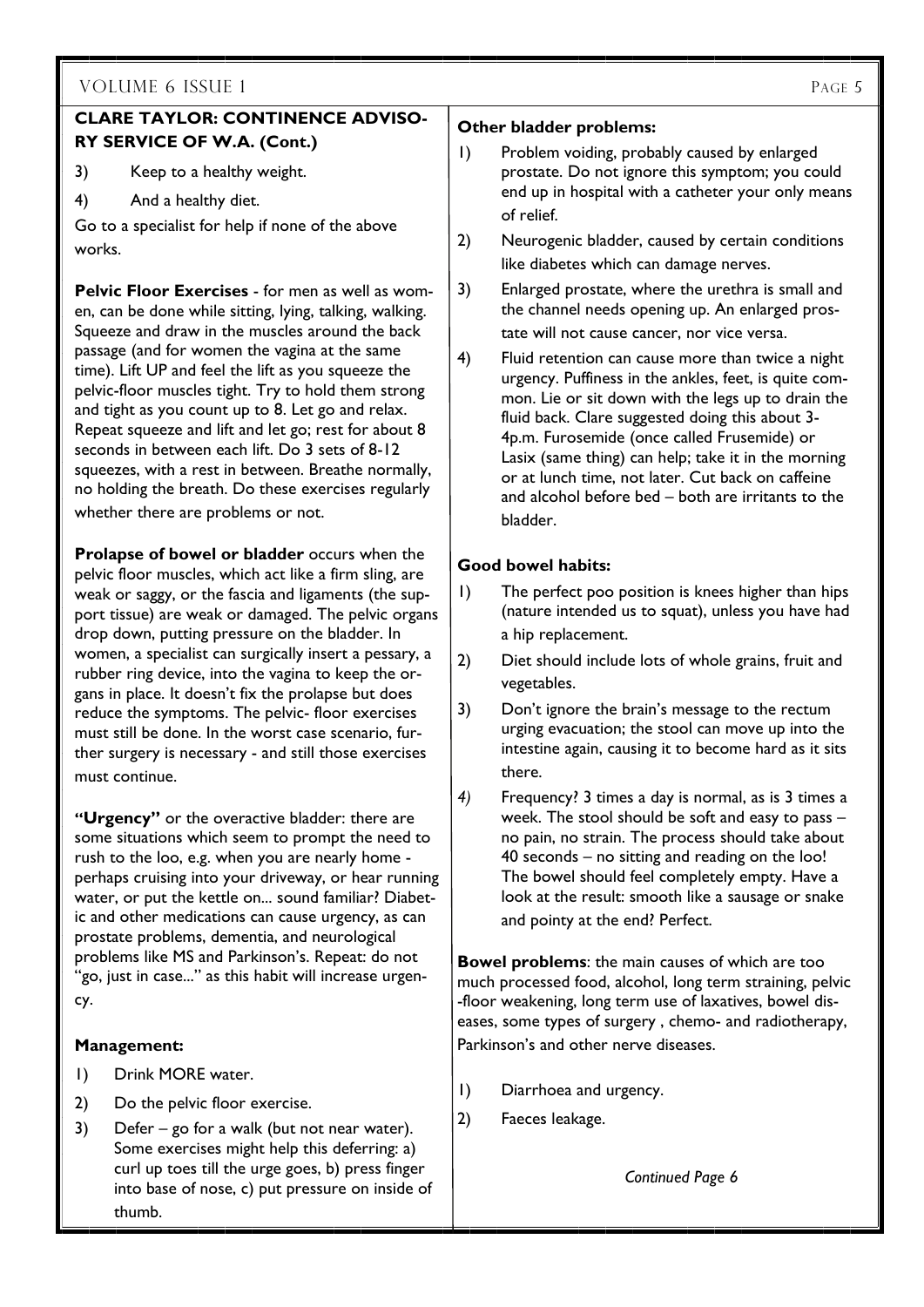## VOLUME 6 ISSUE 1

## **CLARE TAYLOR: CONTINENCE ADVISORY SERVICE OF W.A. (Cont.)**

- 3) Constipation is when evacuation is less than 3 times a week. The causes are not enough water and not enough fibre. Soluble fibre comes from fruit, vegies and grains, while insoluble fibre comes from the skin on stone-fruit, and from corn. Deferring the urge will result in a hard stool. Lack of exercise is a factor as are medications like Codeine and some antidepressants.
- 4) Inflamed bowel conditions such as Diverticulitis, Crohn's Disease, Irritable Bowel Syndrome. If there is a sudden change of bowel habits, consult your GP.

#### **Management:**

- 1) Drink more water.
- 2) Eat more fibre. Bulk the stool with extra fluid and extra fibre. If the stools are too loose, eat white foods – bananas, cheese, white rice, white bread, fruit minus the skin.
- 3) Walk! And exercise generally.

Question: Can I eat chocolate? As much as you like but remember that too much can cause diarrhoea.

## **Contacts for the Continence Advisory Service of WA:**

#### **Web: www.continencewa.org.au,**

**Telephone**: 9386 9777**,** 

**Email:** info@continencewa.org.au .

Excellent pamphlets, such as those tabled after Clare's talk, are available.

An outstanding presentation on a subject not often shared. (Have you been squeezing those muscles?)

*Vera Payne* 



## **12 AUGUST 2016: GORDON HUDSON, WHEELCHAIRS FOR KIDS**

President Ron introduced our guest speaker for the day, Gordon Hudson, an amazing volunteer who with other equally amazing volunteers, make up the charity known as Wheelchairs for Kids.

This charity was started by the Rotary Club of Scarborough in 1998, with the support of the Christian Brothers, and currently a group of around 150 retiree volunteers are making 400 wheelchairs a month in a workshop in Wangara and distributing them to disabled children in impoverished countries around the world. Since 1998 roughly 35,000 wheelchairs have been sent to countries as far afield as Iraq, Lebanon, Libya and Nigeria, and, closer to home, to Vietnam, Indonesia, China and Papua New Guinea, to name just a few.

Gordon asked us to imagine what a difference a functional wheelchair would make to a disabled child in one of these countries; the chance to go to school, get an education, and perhaps get a job.

The wheelchairs have been developed and improved over the years from the very simple model in 1998 to the latest model which can be adjusted to suit the needs of individual children as they grow. The chairs must be robust as most of them will have to negotiate rough terrain. Gordon brought to the meeting one of the latest models. It had puncture-proof tyres, a head-rest, safety straps, a cushion and a tray, and was brightly painted in primary colours. In addition, Gordon said, ladies around Australia knit a toy and a rug to accompany each chair. And one of these chairs can be provided for a donation of as little as \$100. This is possible because all labour and administration is voluntary, materials are supplied at a discount, some even free, Toll Transport provides transport to all Australian ports free of charge, and distribution and costs are paid by Rotary Clubs around Australia and overseas.

After Gordon's talk and viewing a quite emotional video, President Ron, after a quick consultation with Committee members, broke with tradition and WASFR donated \$200 to Wheelchairs for Kids. If any members wish to make a donation cheques can be sent to, and would be gratefully received by:

Wheelchairs for Kids,

PO Box 1175, Wangara 6947.

All donations are tax deductible.

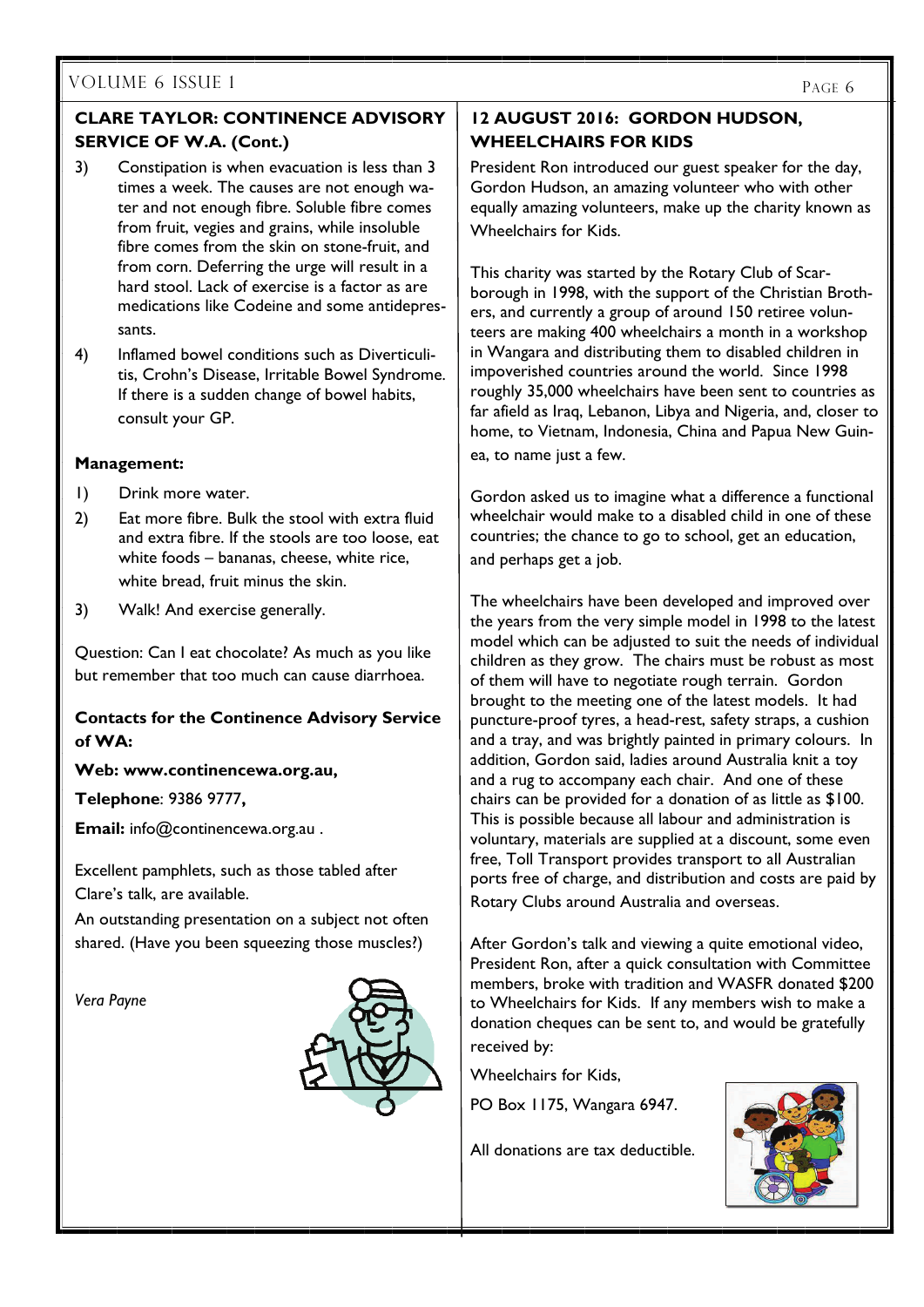## **9 SEPTEMBER 2016: RACHEL YOUNG, YOUNG CHIROPRACTIC.**

Today's guest speaker was the charming Dr Rachel Young, the principal of Young Chiropractic, who came along with her assistant Nicole.

Rachel said Chiropractics is a five-year full-time university course. She was an undergraduate in Science at Curtin University and then completed her five-year course at a University in Iowa in the USA. She has spent 20 years in her chosen profession.

Chiropractic studies involve many of the same courses undertaken by doctors and physiotherapists, but the main focus of chiropractors is the spine. Rachel has a post-graduate degree in both pediatric and adult chiropractics.

It is well known that the population is living longer, but are we any healthier? Rachel posed this question, citing aspects of our lives that do not improve our health we are generally not as active as our parents and grandparents—we tend to sit more with our computers and phones and this is not good for us. And it is common for older people to be told and to believe that our aches and pains are all just part of getting old. Not so!

Our bodies are amazing in that they are designed to heal from the inside. It has become too easy to, say, reach for the Panadol when we have a headache, rather than ask ourselves what is causing the headache. It is common to treat symptoms rather than listen to what our bodies are trying to tell us.

Here, our charming Rachel indicated that her presence at our meeting would involve audience participation. Her theory was, if she just stood and talked to us we would remember only about 10% of what she said, BUT if we participated we would retain about 90%.

An alarming statistic: one in three of us over 65 will have a serious fall. While this can be devastating for the individual and family, there is also a huge cost to the community of about \$100 million annually. Rachel said one of the keys to staying upright and not becoming a fall statistic is BALANCE.

The reason balance is so important is that we have this amazing communication with our brain and nervous system that helps coordinate our muscles and joints with feedback to our brain to tell us where we are in space so that we do not fall over.

There are three main areas affecting our balance:

- 1. Our vision.
- 2. Our inner ear.
- 3. Our inner spatial orientation.

If any one of these systems is damaged, we may experience dizziness or loss of balance.

The brain uses the visual system to help orientate us in our surroundings. The vestibular system detects both circular motion and movement in a straight line, including actions such as stopping, starting or turning. The sensory system keeps track of the movement and tension of our muscles and joints. It also monitors the position of our body with respect to the ground. The brain receives signals from all these systems and processes the information to produce a sensation of stability.

The brain is connected to the rest of the body via the spine. Together the brain and spinal cord make up the central nervous system. Nerve impulses from the brain travel along the spinal cord and control the activities of the body such as the movement of arms and legs, touch and temperature, and the function of other organs.

Now we were familiar with the functions of the brain and spine, Rachel brought audience participation into play and we were asked to test our BALANCE.

- Stand up without using our hands for leverage, then sit again;
- Stand and lift one leg and hold the pose as long as you can, with or without using the back of a chair for balance;
- Do the same exercise with your eyes closed; it was surprising how difficult this was.

These are very good, simple exercises to help maintain our balance.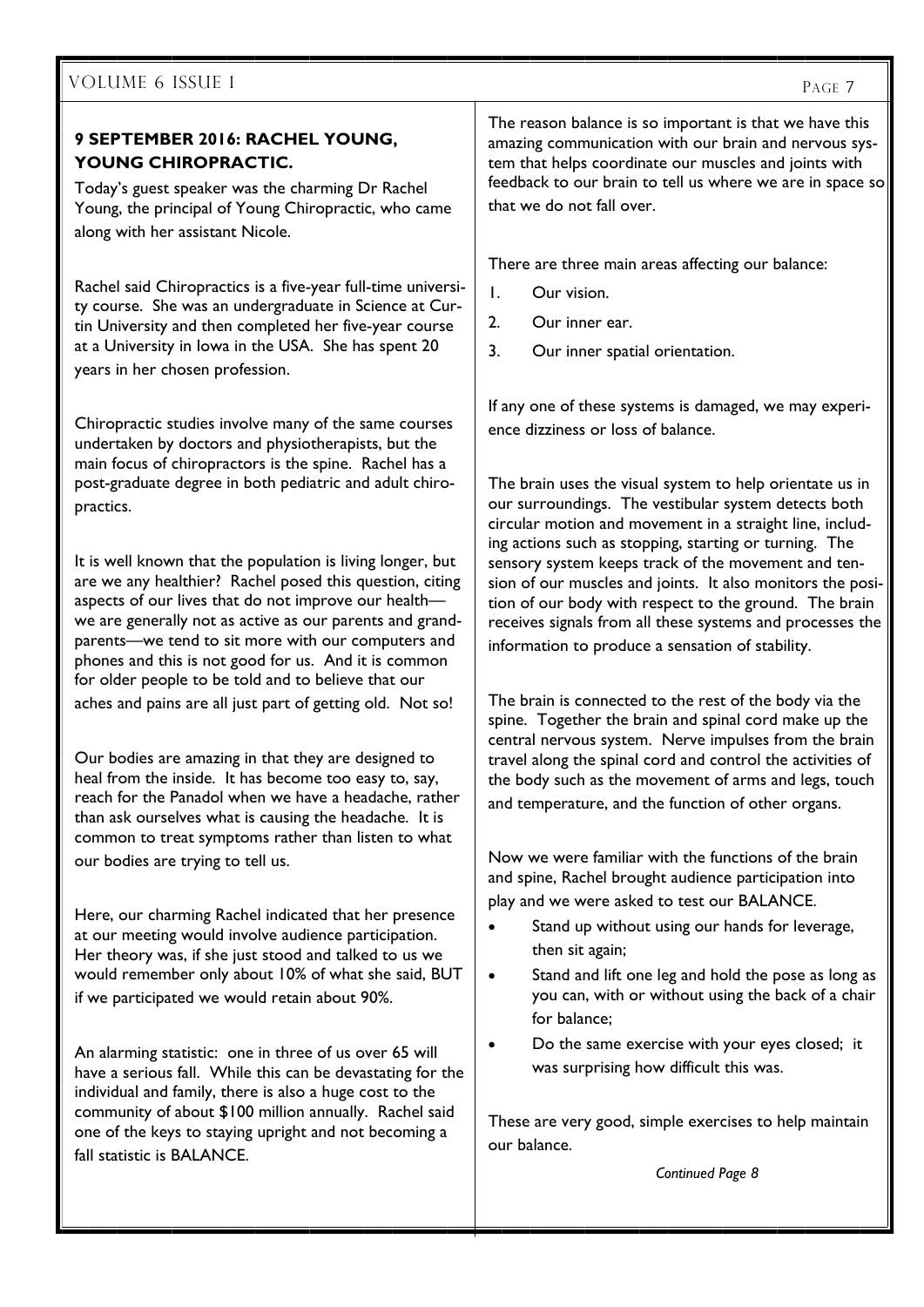| VOLUME 6 ISSUE 1                                                                                                                                                                                    | PAGE 8                                                                                                                                                                                                                                                                       |  |
|-----------------------------------------------------------------------------------------------------------------------------------------------------------------------------------------------------|------------------------------------------------------------------------------------------------------------------------------------------------------------------------------------------------------------------------------------------------------------------------------|--|
| RACHEL YOUNG, YOUNG CHIROPRAC-<br>TIC. (Cont.)                                                                                                                                                      | These are all simple exercises we can all do at odd<br>times during the day. The less we move the more                                                                                                                                                                       |  |
| And then to check your POSTURE:                                                                                                                                                                     | arthritic we become.                                                                                                                                                                                                                                                         |  |
| Pick a partner and turn him (or her) around to                                                                                                                                                      |                                                                                                                                                                                                                                                                              |  |
| look at his back:                                                                                                                                                                                   | And finally, EXERCISE. It is well known that regular                                                                                                                                                                                                                         |  |
| - Are his ears aligned?                                                                                                                                                                             | exercise every day helps to keep our brain cells ac-                                                                                                                                                                                                                         |  |
| - Look at his shoulders. Is one higher than the<br>other?                                                                                                                                           | tive, and therefore keep the dreaded dementia at bay.                                                                                                                                                                                                                        |  |
| Turn him so you are looking at his side:                                                                                                                                                            | Rachel said that if we do not take our bodies through<br>its full range of motions every day we will have poor                                                                                                                                                               |  |
| - Is his ear lobe in line with his shoulder?                                                                                                                                                        | core strength. Core strength is what supports our<br>spine and helps with balance. Improving core                                                                                                                                                                            |  |
| Next came Rachel's tests to help us improve and bal-                                                                                                                                                | strength was once commonly known as 'sit-ups'.                                                                                                                                                                                                                               |  |
| ance and posture:                                                                                                                                                                                   |                                                                                                                                                                                                                                                                              |  |
| Sit in seat with legs in front; with your hands<br>$\bullet$                                                                                                                                        | More simple exercises:                                                                                                                                                                                                                                                       |  |
| check to see if there is a curve in your lower                                                                                                                                                      | Stand on toes; repeat 10 times.                                                                                                                                                                                                                                              |  |
| back?                                                                                                                                                                                               | While still sitting, squeeze leg muscles; Repeat<br>$\bullet$                                                                                                                                                                                                                |  |
| Now cross legs at the knees; notice the differ-<br>٠<br>ence?                                                                                                                                       | a number of times                                                                                                                                                                                                                                                            |  |
| Now cross legs at the ankles; notice the differ-<br>$\bullet$                                                                                                                                       | Squatting. Keeping back straight, squat as low                                                                                                                                                                                                                               |  |
| ence again?                                                                                                                                                                                         | as you can. Stand and repeat.                                                                                                                                                                                                                                                |  |
| Sit and slouch. Take a deep breath in, and then<br>$\bullet$<br>out. Now sit up straight and take a deep<br>breath in, and then out. Notice how much<br>better we breathe when sitting up straight? | In concluding her informative and entertaining talk<br>Rachel once again stressed the importance of keeping<br>ourselves healthy and active through simple exercises<br>involving the whole body. It is never too late to<br>start: "The future depends on what we do in the |  |
| In everyday life, when out shopping, walking, doing                                                                                                                                                 | present".                                                                                                                                                                                                                                                                    |  |
| the housework, driving the car, think about your<br>POSTURE and you will breathe much better. Slouch-                                                                                               |                                                                                                                                                                                                                                                                              |  |
| ing decreases your oxygen supply.                                                                                                                                                                   | Rachel offered everyone present who wished to take<br>up her offer, a complimentary spine assessment. I                                                                                                                                                                      |  |
|                                                                                                                                                                                                     | know of a number of members who took up her of-                                                                                                                                                                                                                              |  |
| Now, exercises in spinal MOBILITY. The spine has<br>little senses in joints to show where we are in our                                                                                             | fer. I trust they are feeling healthier!                                                                                                                                                                                                                                     |  |
| space:                                                                                                                                                                                              | Having experienced back problems in                                                                                                                                                                                                                                          |  |
| Standing, bend forward as far as possible with<br>knees straight;                                                                                                                                   | recent months, I enthusiastically sat and<br>stood, twisted and rotated, and did all                                                                                                                                                                                         |  |
| Return to vertical. Bend knees and then lean                                                                                                                                                        | the exercises Rachel put us through. I                                                                                                                                                                                                                                       |  |
| back as far as you comfortably can.                                                                                                                                                                 | feel better already!                                                                                                                                                                                                                                                         |  |
| Run right arm down right leg as far as possible;<br>then the same down the left side with the left<br>arm.                                                                                          | <b>Margaret Harris</b>                                                                                                                                                                                                                                                       |  |
| Now the neck: Place your chin on your chest                                                                                                                                                         |                                                                                                                                                                                                                                                                              |  |
| and then slowly raise and bend backwards as                                                                                                                                                         | <b>RACHEL YOUNG'S MOTTO:</b>                                                                                                                                                                                                                                                 |  |
| far as possible.                                                                                                                                                                                    | "Life is too short to always have clean fingernails"                                                                                                                                                                                                                         |  |
| Then try to lower your right ear to your right                                                                                                                                                      |                                                                                                                                                                                                                                                                              |  |

shoulder; then again on the left hand side.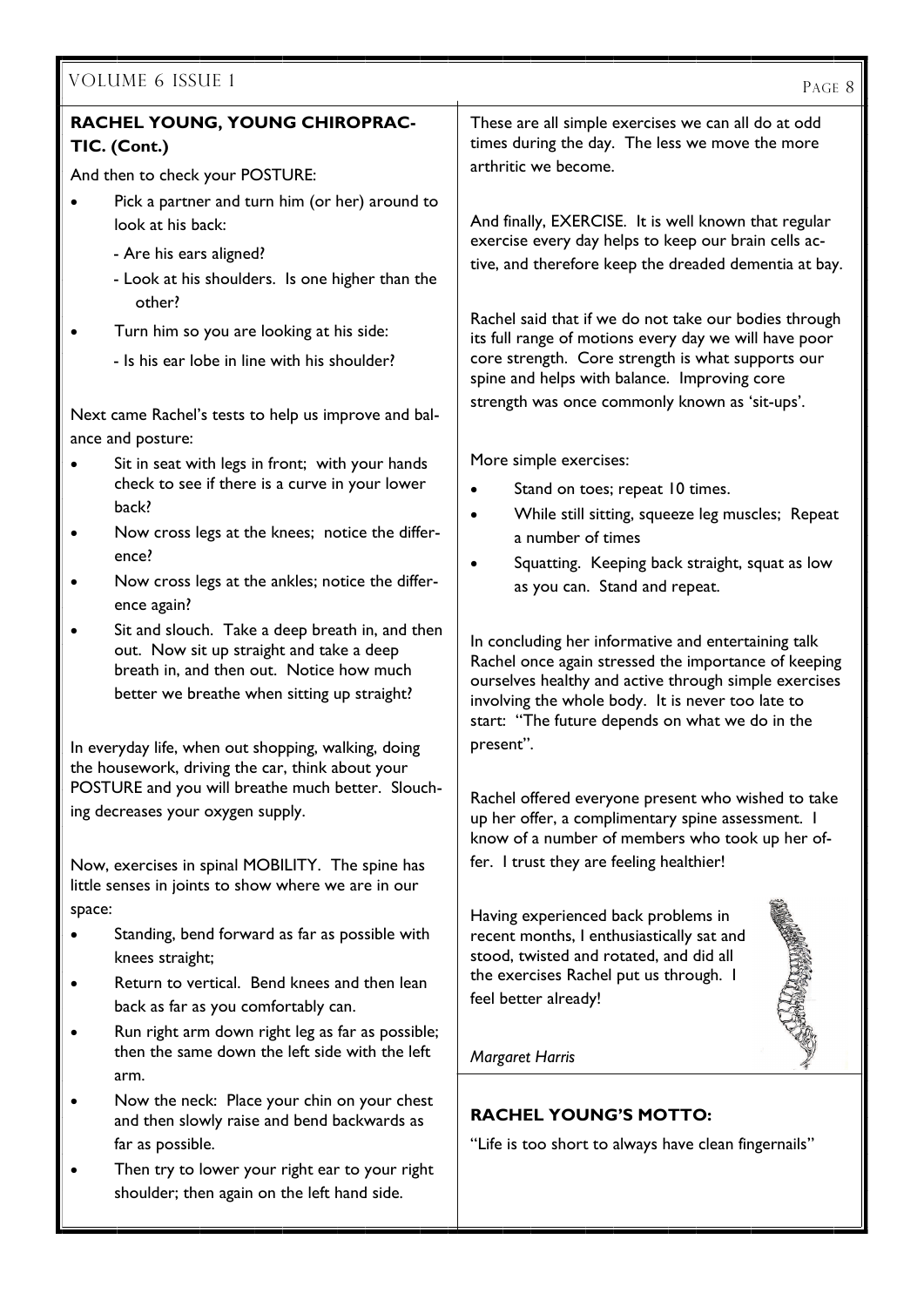### **14 OCTOBER 2016. PETER KENNEDY, JOURNALIST AND AUTHOR: "PREMIERS I HAVE KNOWN"**

After President Ron's introduction, Peter, the consummate journalist, sailed right into his subject.

After he retired from the ABC in 2010 he was often asked to write a book of his experiences interviewing and reporting on interesting personages. After thinking about it for some time, the book came to fruition in 2014. It is called "*Tales from Boom Town: Western Australian Premiers from Brand to Barnett".*

Eleven Premiers, 10 men and 1 woman, have led the State since the mining boom took hold. Six attended government schools, five were educated in private schools—3 Catholic and 2 from Hale School. Six were from the Labor side and 5 were Liberals. Three of the first four Premiers were ex-servicemen, all serving overseas. Two Premiers have served jail terms.

To test our knowledge of our Premiers, Peter asked us 6 questions:

- 1. Who was our longest serving Premier?
- 2. How long did he serve?
- 3. Who was the longest serving Member of Parliament in WA?
- 4. Who served as Premier longer—Charles Court or Richard Court?
- 5. Brian Burke became Premier in 1983. How old was he?
- 6. One Premier played football for East Perth. Who was he?

There were some clever members in the audience who knew all the answers, which were:

- 1. David Brand
- 2. Four terms of three years each
- 3. John Tonkin: 1933—1977
- 4. Richard Court (8 years); his father (7 years 10 months)
- 5. 35
- 6. Ray O'Connor

Peter then went on to reminisce about each Premier in turn.

He said when he was a young lad Menzies was the Prime Minister and David Brand was the Premier. All was well with the world.

**David Brand**: Came from a Geraldton farming family. He left school at the end of Grade 7. He would have liked to have gone to High School but his parents couldn't afford it. He was also a Methodist lay preacher. He was seriously injured in Greece in WWII and was evacuated to Egypt. After returning home he married and became the grocer in Dongara.

Shortly after the Liberal Party was formed in 1944 David Brand, in a by-election in 1945, became the Member for Greenough. He rose quickly up the political ladder and in 1950 became Minister for Works, Water Supply and Housing. In 1952, he helped secure an agreement with Anglo-Iranian Oil for the establishment of a refinery at the new Kwinana industrial area. He revealed later that he regarded this as the greatest achievement of his career.

The coalition was defeated in 1953 by Labor and after the retirement of Sir Ross McLarty in 1957 David Brand became Leader of the Opposition. The coalition retained government in 1959 and Brand was sworn in as Premier. David Brand presided over one of the most exciting periods of development in W A history. In 1960 the federal government lifted its embargo on the export of iron ore, enabling exploitation of large deposits in the Pilbara and the development of a major export industry. During this period bauxite was mined in the Darling Range and processed at Western Mining's nickel refinery at Kwinana, the Ord Dam was constructed, as was the east-west standard gauge railway. And oil and gas deposits were discovered in commercial quantities. In 1969 he became Sir David Brand.

Of course he made mistakes, one leading to the downfall of his Liberal government being the proposed demolition of the old Pensioner Barracks. As we know, the wings were subsequently demolished and only the arch retained. He did not read very well the will of the people.

The Liberals lost government in 1971, but only by one seat!

David Brand was Premier for 11 years, 11 months and 1 day—a State record—yet to be broken.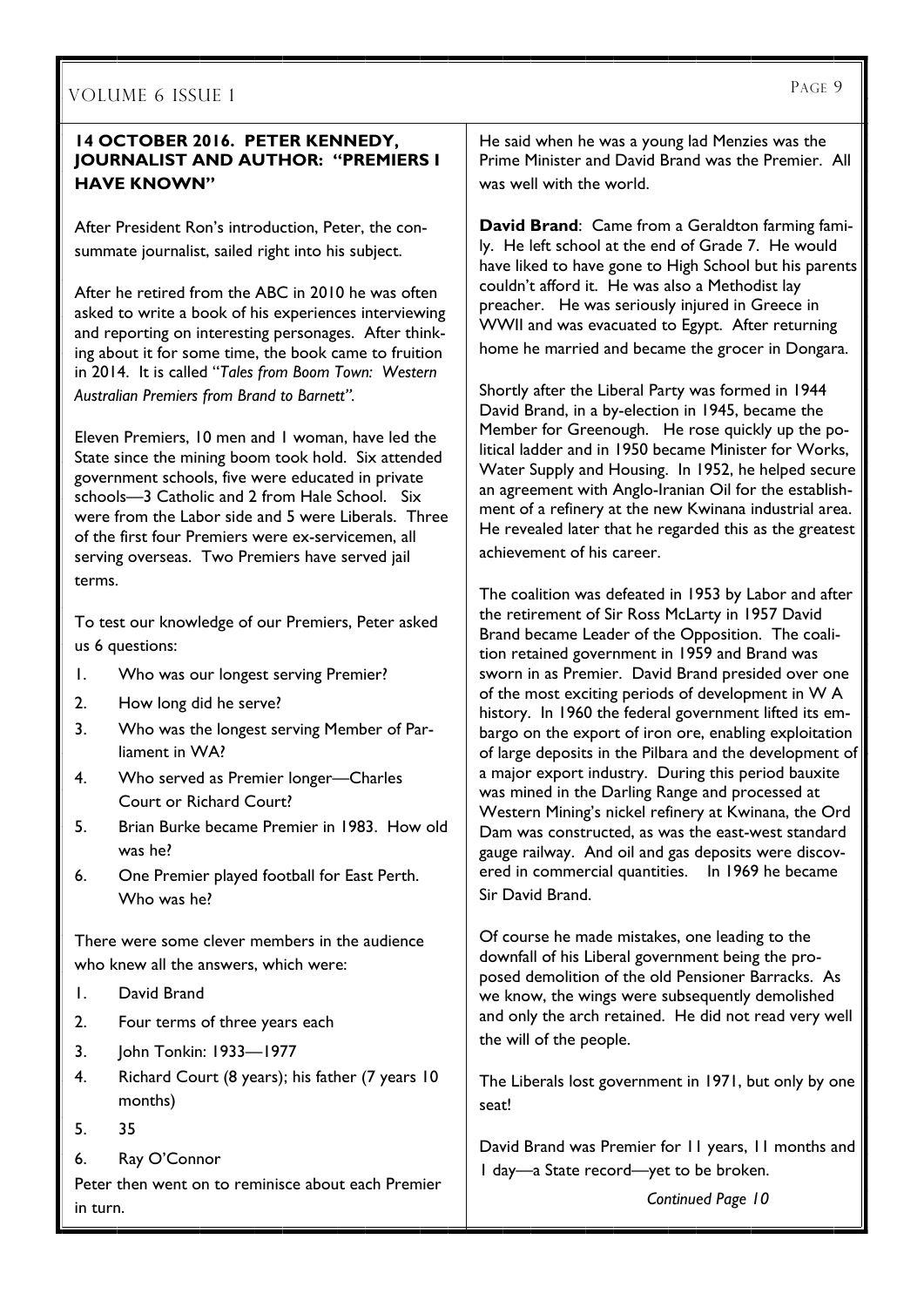## **PETER KENNEDY, "PREMIERS I HAVE KNOWN" Cont.**

Our next Premier was Labor's **John Tonkin.** He was WA's longest serving member of parliament an amazing 44 years from 1933 to 1977.

John Tonkin was born in Boulder in 1902. He attended Boulder Central School and Eastern Goldfields High School. He became a teacher and taught in several country WA schools.

In 1933 he was elected to the seat of North-East Fremantle. As part of a redistribution in 1950 his seat was abolished. He ran for the newly formed seat of Melville, which he won.

From 1943 to 1947 he was Minister for Education. He became Deputy Premier in 1953 as part of the cabinet of Albert (Bert) Hawke. He remained Minister for Education, as well as Minister for Works and Water Supplies.

After Labor lost the 1959, 1962 and 1965 elections, John Tonkin was elected Leader of the Opposition in 1967. Labor again lost the 1968 election but gained power in 1971, defeating the coalition under David Brand. However, his position was shaky; he had to contend with a Legislative Council where Labor was hugely out-numbered. He was also not helped by the unpopularity of the Whitlam federal government.

Labor lost the 1974 election to the Liberal/Country alliance led by Charles Court. He retired from parliament in 1976.

Having lost his first wife and daughter to cancer, he campaigned for many years for radio-wave therapy treatments for cancer sufferers, and he set up a clinic at Sir Charles Gairdner Hospital. At the time he became Premier and married his second wife in the early 1970s he was renowned for his tireless support of the Tronado anti-cancer machine.

His one term in the 'top job' does not reflect the esteem in which he was held. Popularly known as "Honest John" or "Super-Tonk" he is remembered today by the Tonkin Highway and Mandurah's John Tonkin College, named to "honour a Western Australian leader in education". In the Queen's Birthday Honours in 1977 John Tonkin was appointed a Companion of the Order of Australia (AC).

Peter moved on to the next Premier, probably the most recognisable and high profile Premier in recent times, **Charles Court.** 

Charles Court was born in England and immigrated to Australia with his family when he was only six months old. He went to primary school in Leederville and then to Perth Boys School. He aspired to study law at university, but, like David Brand, his parents couldn't afford it. His father was a plumber. He went on to study accountancy at night school. In 1933 he went into his own practice where he remained a partner until 1970.

He enlisted in the Australian Army in 1940. He rose through the ranks and was posted to New Guinea in 1945. He was awarded an OBE for his service in maintaining and coordinating communication and supply lines in the outer islands.

In 1946 he joined the Liberal Party and in 1953 won the seat of Nedlands which he held for 29 years. He was a member of the opposition until 1959 when David Brand became Premier. The Liberal government was defeated in 1971; David Brand retired in 1972 and Charles Court became leader of the party. John Tonkin's Labor government was defeated in 1974 and Charles Court became Premier.

He was the Minister for Industrial Development in the Brand government. He was the architect of a number of important development initiatives in the iron ore industry, paving the way for the mining boom. In his term as Premier he continued these initiatives, promoting mining in the Pilbara and gas exploration and development on the North West Shelf.

He was an opponent of aboriginal land rights, playing a central role in the infamous Noonkanbah land rights dispute.

In 1976 he controversially attempted to close the Tresillian Centre for mentally ill children in his electorate of Nedlands. This prompted a public outcry and he eventually backed down. However, the centre was later closed.

He demonstrated a commitment to arts and culture, overseeing the inauguration of Murdoch University, the restoration of His Majesty's Theatre and the opening of the Art Gallery of WA.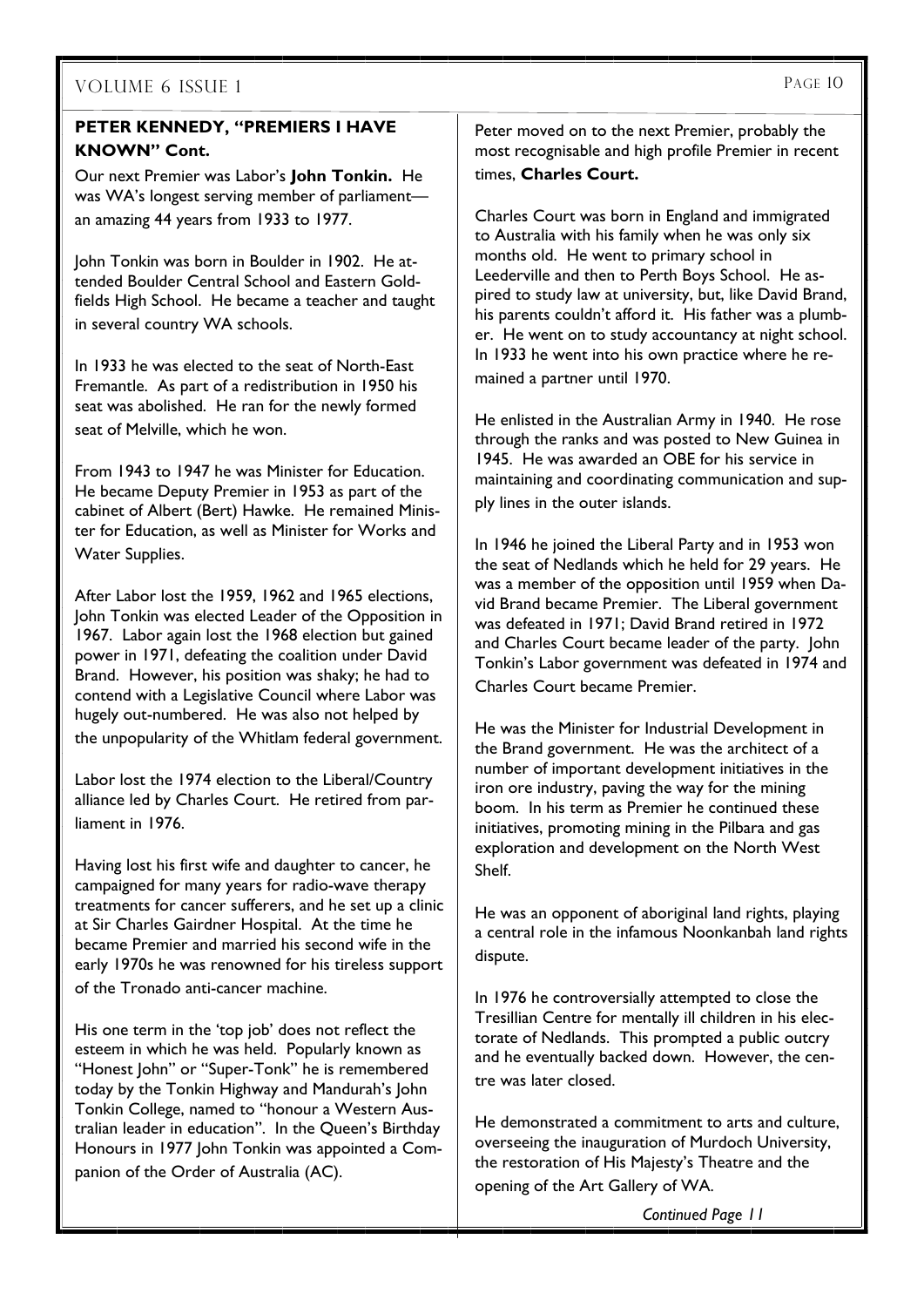## **PETER KENNEDY, "PREMIERS I HAVE KNOWN" Cont.**

About a decade after David Brand misread the will of the people over the Barracks fiasco, Charles Court made the same mistake when he closed the Perth-Fremantle railway line. He resigned in 1982 and was succeeded by Ray O'Connor as Premier and by his son Richard as member for Nedlands.

He is our most "honoured" Premier, receiving the OBE in 1947, Knight Bachelor (KB) in 1972, Knight of the Order of St Michael & St George (KCMG) in 1979 and Knight of the Order of Australia (AK) in 1982. So he must have done a lot of good.

Next came the two 'bad boys' of State politics. Both were sent to prison. To maintain the symmetry mentioned by Peter early in his talk, one was from each side of the political fence.

**Ray O'Connor** was Premier for just 13 months, was known as 'the forgotten Premier, but he will be remembered more for his involvement in the WA Inc scandal than for his achievements whilst in parliament and on the sporting field. He played Aussie Rules for South Fremantle and East Perth in the **WANFL.** 

Ray O'Connor was born in Perth and attended school in Narrogin and York and St Patrick's Boys' School in Perth

He joined the Liberal Party in 1957 and in 1959 he was elected MLA for North Perth. That seat was abolished and he became the member for Mount Lawley until 1984. He became Premier on the resignation of Charles Court in 1982. He was defeated in 1983 when Labor under Brian Burke came to power. More than 10 years later a Royal Commission into business dealings by the government was conducted. He was tried in 1995 on charges of stealing from the Bond Corporation and was given a six-month jail sentence.

**Brian Burke** was born in Perth, a son of Federal Labor parliamentarian Tom Burke. He was the first of the WA Premiers to attend University (UWA). In 1973 he became the member for Balcatta in a byelection which he won by only 30 votes. In 1981 he became Opposition leader and in 1983 he became one of the State's youngest Premiers at 36 years of age.

The Burke government is mostly remembered for its unfortunate business deals, but it should be remembered for its major achievements, the reopening of the Perth-Fremantle railway in 1983 and the abolishment of capital punishment in WA in 1984.

His Premiership was characterized by close associations with Laurie Connell and Alan Bond and arranging joint government and business deals. As a result of the 1987 stock market crash, major corporate collapses including merchant bank Rothwells unwound some of those deals which caused major losses to the State.

He resigned as Premier and from Parliament in 1988, and took up an appointment as Australia's ambassador to Ireland and the Vatican.

As a result of allegations of improper conduct during his time as Premier the WA Inc Royal Commission was established in 1991. Brian Burke was charged with various offences for which he was sentenced to two years' imprisonment. He served 7 months in jail in 1994 for travel expense rorts, and in 1997 served six months of a three year sentence for stealing campaign donations.

He was succeeded by **Peter Dowding** who was born in Melbourne, the son of a Presbyterian minister. He was educated in Melbourne, Sydney, and at Hale School in Perth. He earned a Bachelor of Laws degree from UWA in 1964.

He was elected as a member of WA's Legislative Council for the Labor Party from 1979 to 1986, and in 1986 was elected as Member for Maylands in the Legislative Assembly. Having succeeded Brian Burke as Premier in 1988 during the time known as WA Inc he was involved in unravelling a number of business transactions such as the government's support of Rothwells. He led the ALP to its third consecutive victory in the 1989 election, but resigned (or was he pushed?) from the Premiership in 1990. He was succeeded by Carmen Lawrence.

*Lack of space has defeated me in reporting this absolutely fascinating subject. I found this one of the most interesting talks I have recorded and to do Peter Kennedy justice I will conclude with the final Premiers interviewed by him, Carmen Lawrence, Richard Court, Geoff Gallop, Alan Carpenter and Colin Barnett, in the next edition of WASFR News.* 

*Margaret Harris*